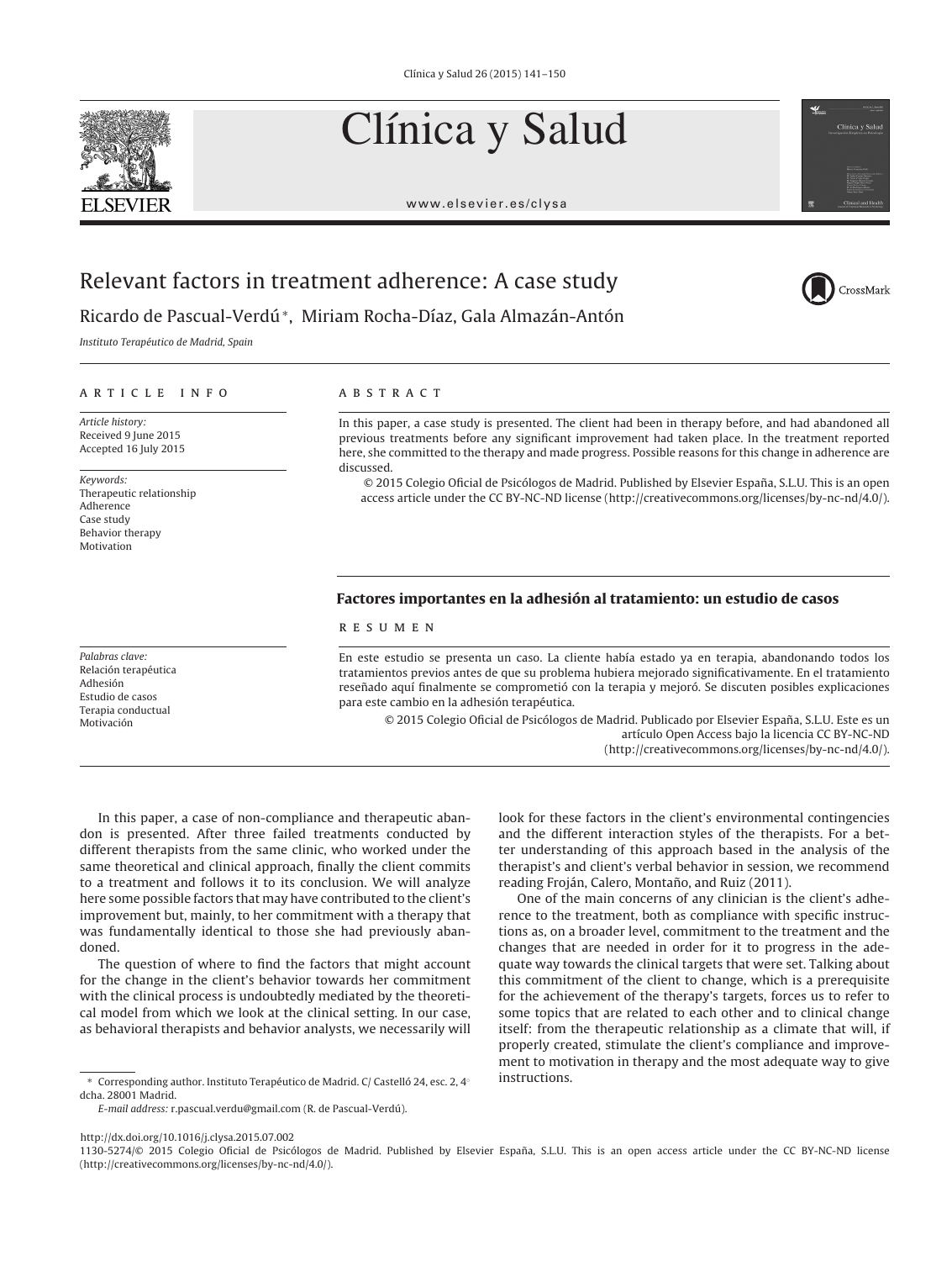Regarding the therapeutic relationship, consistently found to be one of the main factors that account for clinical success (Andrews, 2000; Castonguay, Constantino, & Grosse, 2006; Lambert, 1992), we consider it very fruitful and clinically useful for it to be thought of as the product of a clinical interaction that is shaped and directed by the therapist through his/her behavior during the clinical session (Froján et al., 2011), and which plays, or might play, a dispositional role in improving the odds of the client following the therapist's instructions. This is to say that the way in which the therapist interacts with his/her client has an effect in the way in which they commit to the clinical process and follows instructions or advances towards the clinical targets (Callaghan, Summers, & Weidman, 2003; Karpiak & Benjamin, 2004; Truax, 1966).

The content of these therapist's utterances that will more frequently helpmaking the client commit to change is a topic generally researched as part of the field of motivation in therapy.When asked about what motivating in therapy is, experts will give a wide variety of answers, such as verbally anticipating positive consequences of change (Newman, 1994; Ruiz, 1994, 1998), remarking about those that were already obtained in the past (Cormier & Cormier, 1994), alluding to other clients' improvement (Ruiz, 1998), psychoeducation (Froján & Santacreu, 1999; Gavino, 2002; Newman, 1994), verbally anticipating problems that may appear should the client remain in his/her current state (Blume, Schmaling, & Marlatt, 2006; Hall, Weinman, & Marteau, 2004; Kanfer, 1992; Meichenbaum & Turk, 1991), explaining their problem to them in terms of causal relations and how to modify them (Meichenbaum & Turk, 1991; Ruiz, 1998), or underlining the relation between the expected changes and the client's values (Meichenbaum & Turk, 1991; Ruiz, 1998). What all these possible ways to motivate have in common is the fact that they are ways to verbally specify a contingency of the "if you do X, Y will happen" kind, X being a more or less complex, complete detailing of the client's homework issued by the therapist. It seems, then, that according to experts, the best way to help the client commit to change is through the highlighting of the consequences on his/her life in general and his/her problem in particular that are to be expected from his/her actions.

As for adherence, we agree with Martin Alfonso (2004) in their notion that the therapist's in-session behavior, which is fundamentally verbal, has or may have an effect on the odds of the client following instructions or not. We also believe it is fundamental for the client's adherence and compliance to be considered as a behavioral factor encompassing the client's behavior but also his/her interaction with the therapist. This interaction between the therapist's and the client's behavior in relation to compliance might be mediated by the way in which the clinician issues the instructions (Marchena-Giráldez, Calero-Elvira, & Galván-Domínguez, 2013).

Occasionally, researchers delving into this phenomenon of the same client being involved in several clinical failures followed by a success invoke as an explanation the idea that the client was not in the right "motivational stage" to commit to change, a description in line with the considerably popular Transtheoretical Model of Change (TMC) proposed by Prochaska and DiClemente (Prochaska & DiClemente, 1983; Prochaska, diClemente, & Norcross, 1992), which assumes that the process of clinical change of a client will go through given phases or stages. Following this model, the fact that the client did not commit to previous treatments would be explained, according to these authors, by her not being in the right motivational stage. The fact that she eventually committed to another treatment would be explained by her being in a stage of commitment to change. However, and in line with what Froján, Alpañés, Calero, and Vargas (2010) point out, the TMC has considerable problems both in its theory and its practice: the stages' definition and order are arbitrary, with no noticeable difference in clinical outcome that can be attributed to adapting interventions

or treatments to the stage through which the client is supposedly going through in a given moment. What is more: should this theory be used to explain the clinical changes or lack thereof in the case we here present, we would be incurring in a circular reasoning that we deem inappropriate. Hence, we will focus on the analysis of clinical interaction in the different treatments as a source of possible explanations for the difference in outcome between said treatments.

#### **Description of Previous Treatments**

The client (henceforth E.) started attending therapy in the summer of 2008, when she was 27, to try and solve her anxiety problems, which were mostly related to her job as a speech therapist in a school. Her first contact with psychological therapy, however, happened one year before, in the form of a single session in which she was given some guidelines regarding anxiety and how to control it.

Two years later, in the winter of 2010, she came back to the same clinic, with the same problem. She was now treated by a different therapist. In that moment she felt unable to go to work or leave her home, and had trouble interacting with other people, along with doubts concerning her (at the time) impending wedding. She was on a 4-day sick leave authorized by her doctor, who had also prescribed Transilium (benzodiacepine) and Rexer (anti-depressant). The client feared she was having another depressive episode, since she had had two of these before (in 2001 and 2007), also while she was medicated.

This second psychological treatment (henceforth Treatment 2) consisted of 3 assessment sessions (using interviews with the client and her relatives as an assessment tools, along with homework that consisted mainly in the client having to take notes about her thoughts in difficult situations and pleasurable situations) and 4 treatment sessions, one of which consisted mainly of the explanation of the functional analysis (that will be detailed later, since it is broadly the same in all interventions underwent by the client). In this intervention phase, several clinical targets were proposed. These will also be detailed later, because they were mostly the same throughout all of the client's treatments. This treatment was interrupted by the client citing her wedding as a reason, even though it had not yet been considered complete.

After Treatment 2, the client was medicated with antidepressants for 10 months, experimenting a slight improvement of her symptoms due to her adaptation to her new marital life and also to convenient changes in her job (a new Head of Studies had been appointed, and she was in charge of what she perceived to be an "easier group" of children). She kept her good mood until she had to take care of a group of children with learning difficulties (which meant a slower progression and being exposed to more responsibilities and critics). Through several months, the anxiety responses had been increasing, and her mood getting worse even while being treated with Transilium. She decided to start a new psychological therapy in the summer of 2012 (henceforth Treatment 3) with a different therapist. She complained of a low mood, high anxiety, and a general dissatisfaction with her life. She had lost a lot of weight, she did not rest enough at night and she had a very negative speech about her job, her skills, her marital relationship and her vital situation. She was also very worried about this recurrence of her problems. In this occasion, she was trying not to take a sick leave, and also to keep active and discuss with herself her negative thoughts in an effort to refute them.

Treatment 3 consisted of 6 sessions: 3 assessment sessions and 3 treatment sessions, one of which was mostly dedicated to the explanation of the functional analysis of her problem. The last two sessions took place after the treatment was interrupted for a month.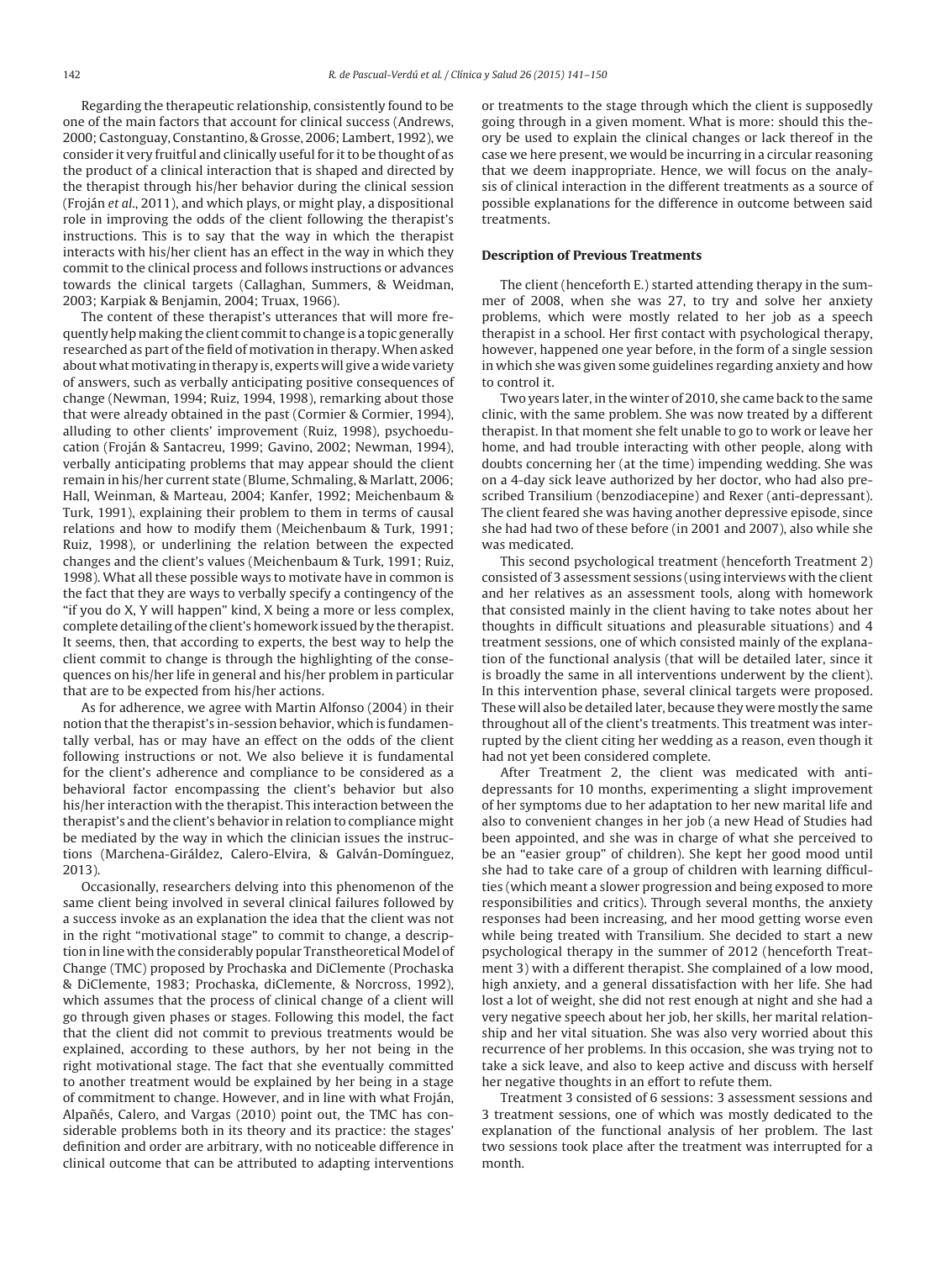Information was gathered for the assessment phase using various strategies: interviews with the client and her relatives and different data-collection sheets completed by the client herself. In this assessment phase, there was some psychoeducation too, a verbal reinforcement of positive coping behavior, and guidelines to stymie the progressively more severe situation.

The treatment phase was directed towards the achievement of the clinical targets (detailed later in this text) and, much like Treatment 2, consisted of the training of specific techniques and tasks that were instrumental in reaching the targets.

In this occasion, the client experimented a deterioration of her situation (both her mood and anxiety levels) after the summer holidays, which was associated to the start of the academic year, when she found out she was to take care again of the same group of children with learning difficulties. By session 6, she has asked for sick leave and manifested her intention of abandoning psychological therapy and choosing pharmacotherapy, citing "lack of improvement" as a reason for this. The therapist urges the client to give the therapy more time in order for changes to appear, but the client cancels session 7 via phone, saying she prefers to give more time for her medication to work.

#### **Fourth (Current) Treatment**

Between the previous treatment, abandoned by E., and this one, two years had passed. In this period, E. has gone through some very stressful situations: some of her students' parents formally complained to the school board saying she was mistreating the children by yelling at them. Despite all the support she had from an ample majority of her students' parents, who even wrote a letter in her defense to the board, E. was subject to an inspection by the competent authorities. For a whole year, all her work was overseen by an inspector who even was present while she was working in the classroom. The relationship between E. and this inspector was quite fraught, since, according to E., "it seemed like [she] did everything wrong", and the inspector remarked on this "in a very rude manner". She could not understand why everything she did was wrong, when "everyone else" did it the exact same way without being subject to the same scrutiny to which she was subject. Daily, E. drove the approximately 40 kilometers from her home to her workplace in a very anxious mood that only got worse once she reached the school in which she worked. She cites tachycardia, sweating, and uncontrolled crying as symptoms of this anxiety. After her working day ended, she drove back home, where she worked all through the evening to "comply" with the guidelines set by the inspector. Often she kept working until it was time to dinner, in a constant state of anxiety that made it difficult for her to concentrate, which meant she wasted a lot of time. After having dinner she went to bed, although it took up to two hours for her to actually fall asleep.

This situation continued for a year. In her summer holidays, she traveled abroad with her husband, L., and she describes this trip as "very nice". She remembers she was calm and relaxed, with no sleeping problems and in a better mood. All these improvements came to an end when her holidays ended and she had to go back to her work. All anxiety symptoms reappeared and worsened, and generalized from her workplace to driving in her car, or even riding any car – even if she wasn't driving. Seeing that her work was starting to be hugely affected by all this, she asked for a sick leave and started on medication prescribed by a psychiatrist and her family doctor. Both of them told E. that her problem was chronic and she would be in that state all her life, even going so far as to tell her that she wouldn't be able to ever have children because she was going to be medicated for life. Rebelling against this, and considering that the guidelines she had actually followed had had a positive impact in her problem (especially keeping active and try to go out of home even if she didn't want to), E. again resorted to psychological therapy in the same clinic she had attended for her previous treatments.

This fourth treatment (henceforth Treatment 4) has lasted for 24 sessions, 4 of them being of assessment, 16 of treatment (including one that consisted mostly of an explanation of the functional analysis of her problem and the description of the clinical targets and the techniques that were to be used), and 4 follow-up sessions. She currently is in this follow-up phase, with sessions every two weeks.

#### Assessment Phase

The assessment was carried out through interviews with the client and her husband and the use of data sheets that were to be filled in by the client (one for complicated situations and a questionnaire of reinforcing stimuli, in order to find things or activities that she found nice, entertaining, or fun).

During this phase, E. provides quite a lot of information about the origin and permanence of her problem, while clearly showing her interactive style, which is heavily focused on complaining and getting help from her social surroundings (especially from her husband, L.), that systematically reinforces with attention any expression of distress and/or any sign of negative emotions such as crying or issuing utterances like "I'm going to be like this forever". She cries frequently, and her eyes fill with tears easily. Her difficulty to commit to tasks set by the therapist is also made clear, even with those that are comparatively simple like information sheets. In virtually every session, she asks for the therapist to e-mail her the tasks she has to perform as well as key points of the therapist's explanations. Besides this, she tries almost every week to get in touch with the therapist, be it via phone or e-mail, outside of the appointed dates for her sessions. In these contacts, she alludes to her difficulty to remember the things she was told to do or her fear of her sick leave being revoked, which would mean she would have to go back to work immediately. In these moments, the therapist reminds her of their appointment while trying to relativize her fears.

Just as was done in previous treatments, during this phase the therapist makes a point of correcting the explanations that E. gives herself about her situation, as well as giving some quick guidelines and strategies that could improve her mood before the treatment phase begins (for example, telling her to go shopping after the session, something she enjoyed).

#### Functional Analysis

There are a few dispositional variables that, while not being the direct cause of the problem, have facilitated its appearance, maintenance and recurrence. These are:

- Overprotective environment. Ever since she was a child, E. has resorted to her family when faced with problems or decisions, which has made her prone to asking for help to do everything and to going to them for calm, never truly learning to cope with difficulties by herself. She's married to L., with whom she's been for over ten years, and he fills the same role her family did. She goes to him for everything, and feels very dependent on him. Despite loving him dearly, the doubts about her marriage and her relationship, and whether she is a burden to L., are recurrent when she feels sad or anxious.
- Confluence of several sources of stress in her environment. The start of her problematic episodes has always been precipitated by the appearance of simultaneous factors with which E. has not been able to adequately cope: the imminence of her wedding and her (unfounded) doubts about it, starting to live with L. far from her overprotective family (with the new responsibilities that come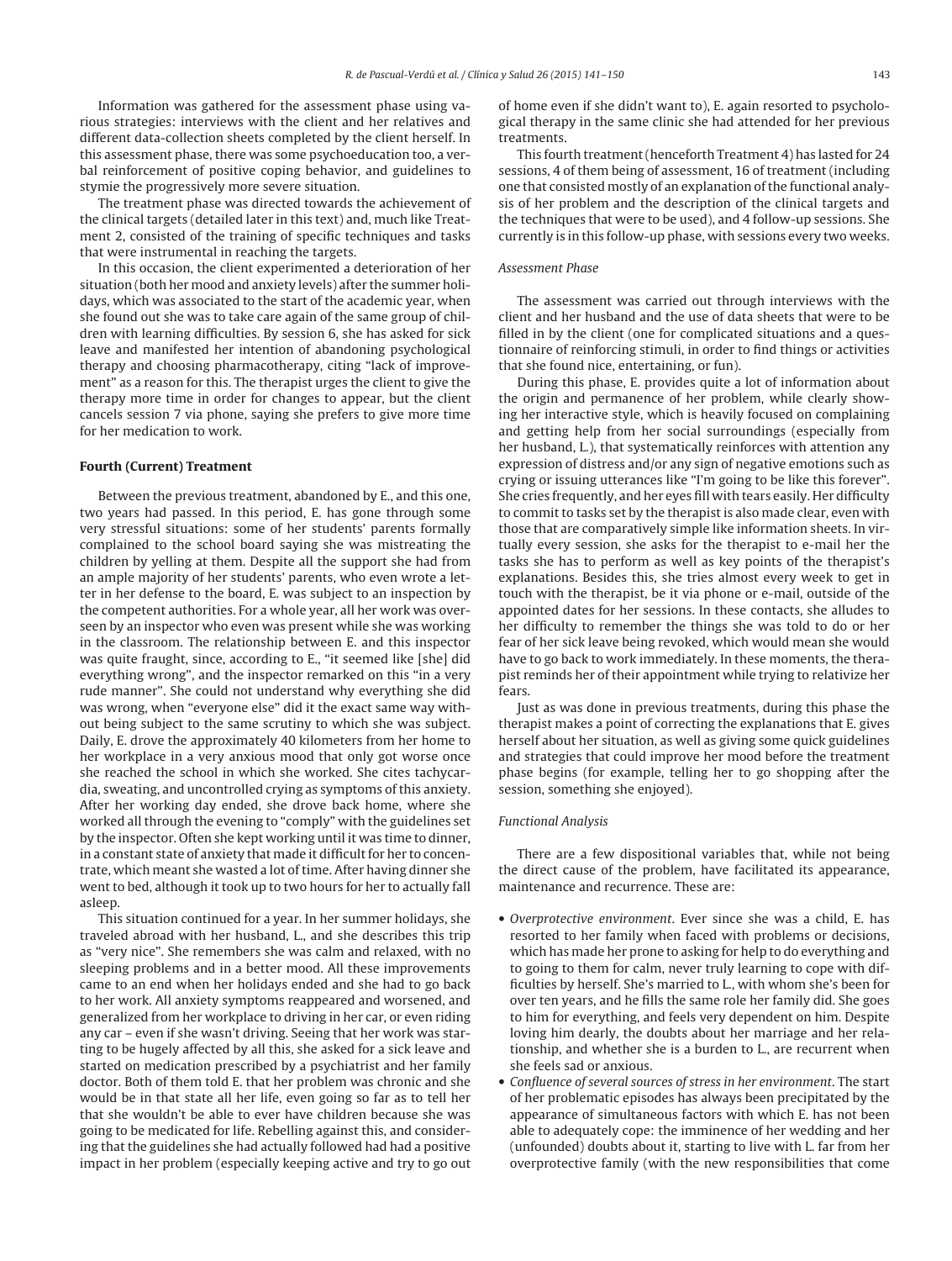with it), changes in her workplace and side effects of her antidepressant medication. Regarding these last two factors: • Her job has been a source of stress due to several reasons:

- In the first place, her job itself: she used to work as a speech therapist in a school (until she applied for a job as an elementary school teacher, which she got), and when things were not wholly favorable – be it because of her bosses, the tasks she had to perform or the group of children with whom she had to work – she felt insecure and overwhelmed, developing job-related anxiety and low mood. When circumstances of her job have been more favorable, E. has felt better in all areas of her life.
- Likewise, due to the changes of school (she has worked at three different schools in the last 5 years) and her difficulty interacting with her colleagues, she felt like she was out of place on a regular basis.
- Finally, she has serious insecurities about her proficiency in her job. She doubts her own professionalism, and is very worried about what others might think of her and her work. However, she was most often well considered by her coworkers.
- Although her medication supported her mood increase, it has become a source of stress, as will be explained later, both between different episodes of the problem (by making E. gain weight) and in them (by affecting her memory, reflexes, and clarity, and the concern that others might notice her state).
- The recurrence of these "episodes" of her problem has facilitated the establishment of erroneous ideas about depression as a disease, her predisposition to it, and her helplessness when it came to prevent it.
- Concerning her basic abilities:
	- Cognitive style that tends to focus on and exaggerate all negative and/or problematic things. She reads into things and reaches conclusions without evidence to support them, doubts everything and spends a lot of time thinking about what other might think and pondering her situation over and over. This is also made patent in the way she describes herself (she is very negative when describing herself and her abilities and skills). This has some consequences: 1) it favors a low mood and makes every small problem in her life prone to ending up becoming a big problem; 2) it affects her interactions with other people; 3) it favors the avoidance of every situation in which she feels she does not have control; and 4) she has a hard time enjoying things, since she's too busy focusing on the negative aspects of every situation.
	- Deficit of adequate coping skills needed to see complicated situations and distress moments through. Her most used strategies have been: staying at home, not coming out of bed, avoiding supposedly problematic contexts, resorting to psychiatrists and medication and leaning on her family for everything. This avoidance and search for support in others has prevented certain erroneous ideas from being put to the test and discarded, which in turn has meant that she hasn't learned her own coping strategies when faced with new or difficult situations, or those that require initiative and resolution, maintaining her dependence from her environment and her lack of self-confidence. E. just becomes paralyzed and crumbles emotionally very easily when these situations happen, and thus the problem simply reappears when she's faced with any difficulty. Among the strategies she has not fully developed are social skills and assertiveness, both to begin and end conversations and to receive criticism without feeling hurt or questioning her value.
- Very dependent on immediate reinforcement. She finds it hard to persist trying to do things or tasks that lack short-term results, or those in which she feels she is not proficient. She has not

developed almost any tolerance to frustration. This has an influence in various parts of her life, such as her job (when she has had to work with complicated groups), or her daily life, where she has trouble finishing her daily chores – which is only made worse by the fact that E. works in a very chaotic way, making it difficult for her to actually finish what she started.

- Low rate of reinforcing stimulation. Personal leisure time, as well as quality time with her husband and friends, is practically nonexistent. She has never had any hobbies, and there is a great difficulty in identifying pleasurable activities or moments. Due to her lack of social skills, she had plenty of aversive stimulation in her life associated with social interaction.
- Physical vulnerability to stress. When faced with problems, E. has experienced an increase in basal psychophysiological activation, which manifests in tachycardia, diarrhea, decreased immune system, and herpes. She also loses weight and feels physical weakness. This favors her emotional instability. During the assessment phases of her various treatments, he has shown an appearance of being tired and downhearted.

In light of these variables and analyzing the evolution of the problem, we could say that, in her life, E. has gone through certain moments or episodes in which her mood has been very low ("depressed"), and her anxiety has risen. These moments have most always been related to some negative circumstance that appeared in a given area of her life, and with which E. did not adequately cope. In fact, she started avoiding things as a coping mechanism, not going out, staying in bed, trying to shelter herself in her social "safety net" (her family and husband), avoiding problematic contexts (by, for example, asking for a sick leave), going to see a psychiatrist and starting on medication, etc. E. also resorted to psychological therapy, but never actually finished any of the treatments she started, abandoning them instead in the moment in which she was told she had to implement some changes in her behavior that required effort and/or facing her difficulties (once again showing her penchant for avoidance). These problems were solved by time, with help from medication and favorable changes in her circumstances; this taught E. to keep a stable mood if and when her circumstances were favorable, without learning to deal with problematic situations. Hence, when something became negative or suffered any kind of unexpected change that she did not particularly like, E. fell on a very negative, distorted speech that, instead of helping her, contributed to make the problem worse. These verbalizations generated intense negative emotions, which interfered with her performance in her job and her social and personal life. This speech was characterized by constant doubt and fears about everything she does and about even the most day-today situation (like going to the grocery), focusing on, anticipating, and maximizing the negative in relation with things that were going to happen and how others will behave with her (some of which are derived from the rule "everyone wants to hurt me"), thoughts of guilt regarding the suffering she causes to those that love her, anticipations of another depressive episode, and the constant search for explanations about why she feels bad. Some suicidal thoughts were briefly mentioned, although they seemed to not mean a serious problem upon close inspection.

In difficult moments, she resorted to help and support from her family and husband, who reassured her and helped her in her difficulties, while devoting great amounts of attention to her. As soon as things improved or got better, so did her mood, experiencing an increase in her will to do things and setting targets that she could not reach while she was not feeling well. However, little by little these new self-imposed pressures started to overwhelm her (because the targets she set for herself were too demanding). This, together with her chaotic way of programming her schedule and her lack of tolerance of reinforcement delay, meant that she had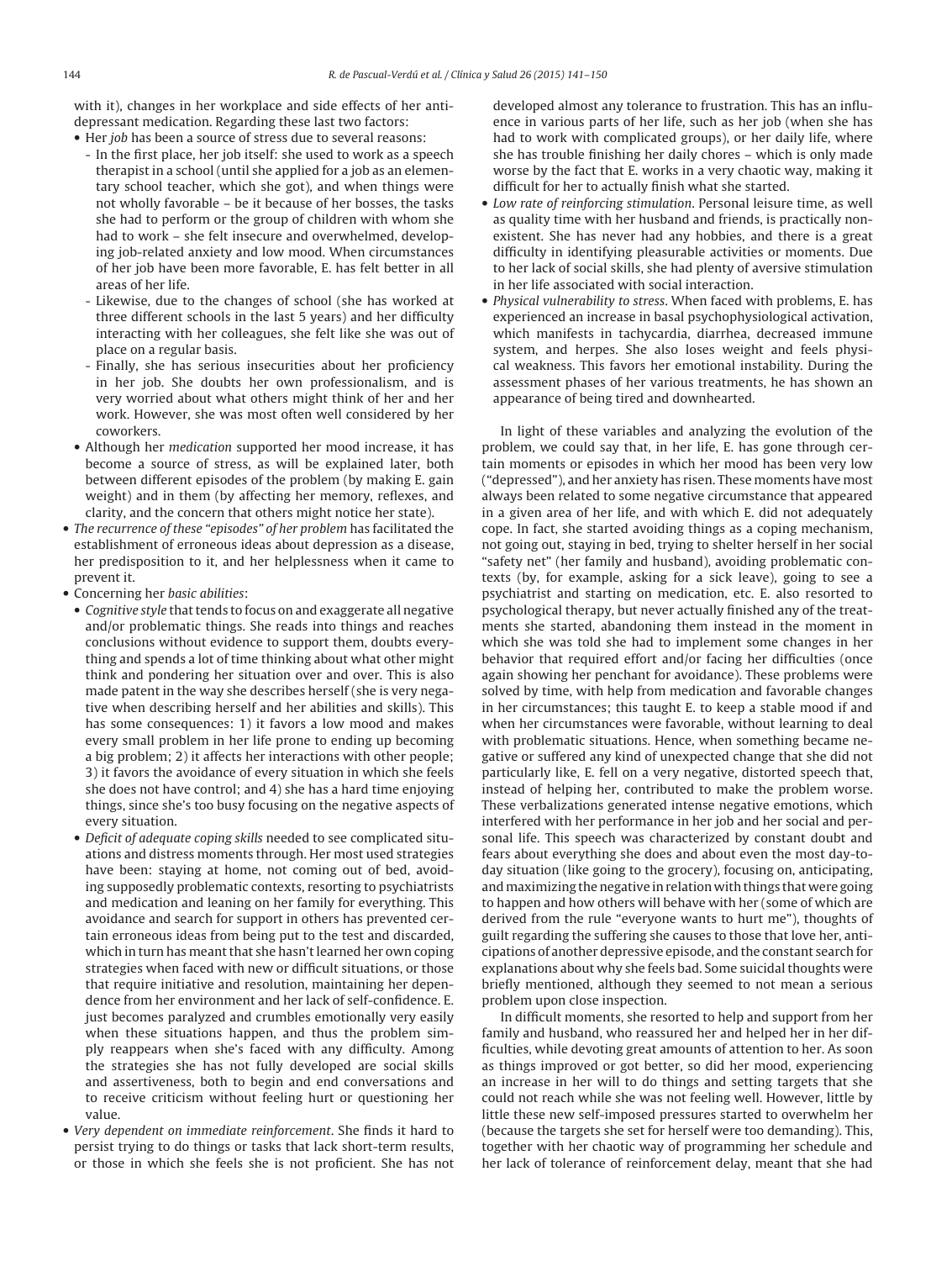

**Figure 1.** Functional analysis; origin hypothesis.

great difficulty to undertake and persist in the tasks she set for herself, thus changing her targets and chores without really finishing anything and, therefore, not being able to see the results of her efforts. This led her to again doubt herself, her skills, and to focus her attention on negative aspects of the situation. All this could combine at any moment should anything go wrong in her life, setting the foundation for the recurrence of her problem. See Figure 1 for a graphic summary of the origin hypothesis for E.'s problem.

The dispositional role played in this process by the medication that E. had been prescribed is worth considering: despite whatever positive effect they might have had, the fact that as a side effect E. gained weight was very aversive for her. The rest of the side effects were also very hard for her (lack of reflexes, difficulty in focusing on tasks, feeling "drowsy" or "emotionally plain", etc.). Given this, every time she recovered from her problems she tried to lose weight on her own without medical advice (eating less, resorting to laxatives, etc.). Shortly after starting this process, there is a moment in which she considers that she has lost too much weight, and she does not want to lose anymore. These moments usually happen when her mood is, again, low. Therefore, her low weight is an additional problem for several reasons: she starts worrying about what will people think about her image (fearing they will think she's sick or has an eating disorder), that combines with the bodily disarrangements that stem from depressive/anxious states (that affect her digestive system and make it hard for her to gain back her weight) and the negative incidence of the physical consequences of a low weight in her mood (lack of energy, etc.)

Regarding the maintenance of the problem (see Figure 2), we have to again allude to the fact that, when E. does not feel well, she starts focusing on the negative side of everything. This inner speech affects her mood and she finds it harder and harder to go out and do anything. She, in that moment, starts feeling "obligated" to do things and "pretends she's right", all the time anticipating that she is not going to have fun, that people will notice and think ill of her, that they are going to ask her and she's going to be forced to give explanations, etc. All of this means she will start avoiding these situations, and thus giving up on potential reinforcement sources; or, in the event that she actually goes out, she always does so predisposed to focus on negative aspects, which means she will, in fact, not have a good time and hence confirming her prognostic. This makes it likelier for her to stay at home or, if she goes out, to anticipate she will not have a good time, thus conditioning social situations as more and more aversive.

Faced with situations that she deems too costly or aversive (because she anticipates she will be uncomfortable or not proficient enough, or because they generate uncertainty in her if they are new situations or decisions to make), she also tries to avoid them (by taking a sick leave or asking for others to do things for her) or faces them feeling very distressed (with constant negative verbalizations about the situation and her behavior). This avoidance is maintained through a process of negative reinforcement, but also of positive reinforcement, since she receives support and attention from her husband and family. This pattern, however, makes it difficult for E. to actually develop more adequate coping skills by herself, thus maintaining the problem. And given this lack of coping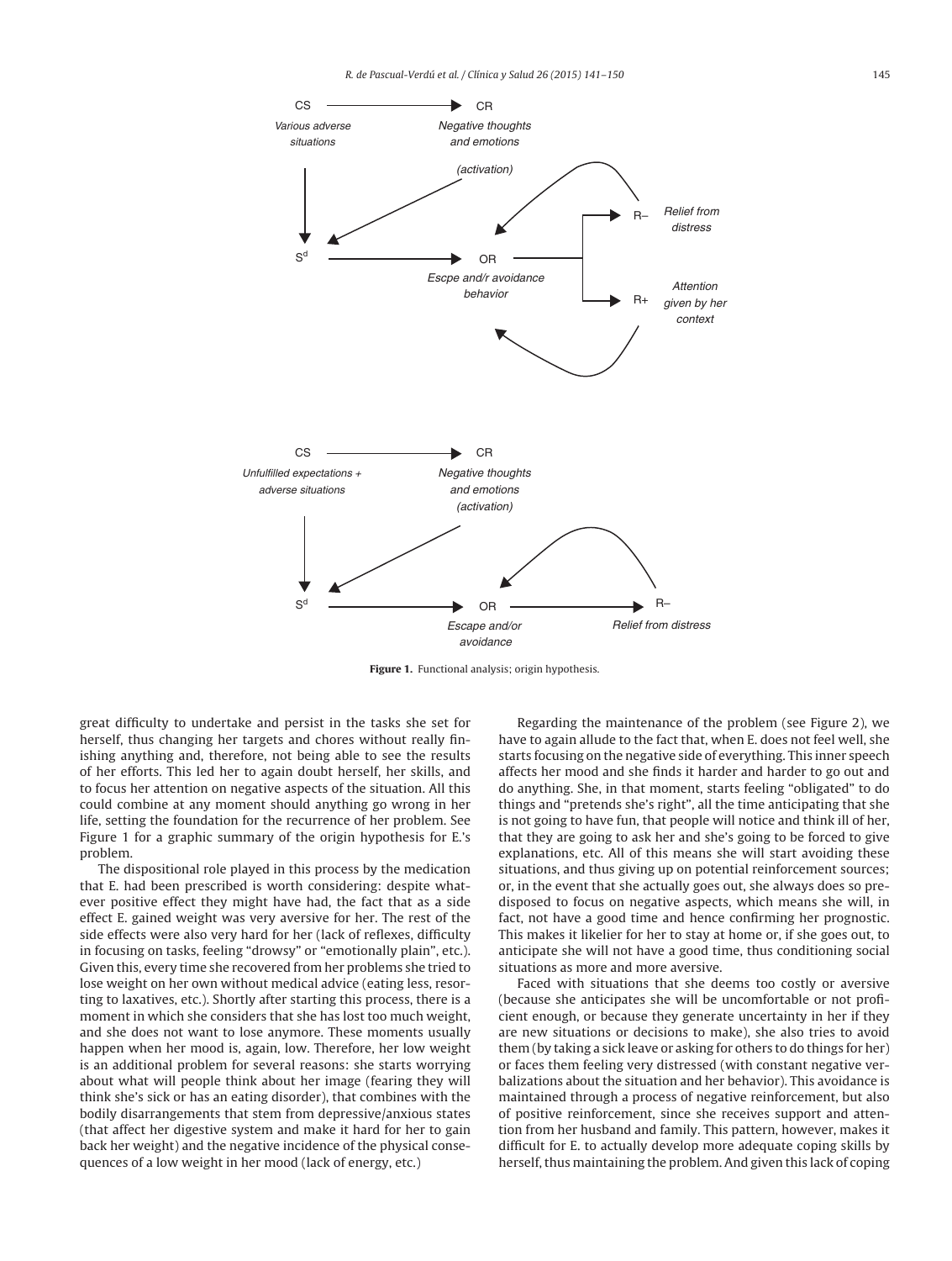

**Figure 2.** Functional analysis; maintenance hypothesis.

skills, the problem keeps on getting worse until she decides to go see a psychiatrist and receive some medication, which, again, has the negative effects we have previously mentioned.

#### Therapeutic Targets and Intervention Techniques

The targets were essentially the same throughout all 3 treatments that progressed enough to formulate them, with all due adaptations to the specific circumstances of E. in each instance. This supports the idea that, rather than a series of different problems, we are treating the same problem manifested over and over, with the same functional analysis, and derived from inadequate or non-existent coping skills.

• Mood improvement. This was considered to be a transversal target as much as a requisite for all other targets to be achieved. Given the lack of pleasurable activities in which E. participated, it was considered essential to help her start some leisure habits through the planning of pleasurable activities, not only in order to raise her mood, but also because hobbies could have a protective effect against hypothetical reappearances of the problem. Besides this, attention was devoted to the reducing and modifying of her negative utterances (distortions, negative bias, exaggerations, erroneous inferences, maladaptive rules, etc.), and to the elimination of her constant complaints that only served to make her more distressed through the social reinforcement of these complaints. This was approached by using instructions in session, training E. so she was able to stop her thoughts in relevant circumstances, Cognitive Restructuring in-session, and training her in using debate strategies so she could put her invasive thoughts through reality checks.

- Providing E. with adequate coping skills for difficult situations, in order for her to be able to control her anxiety and prevent future episodes. To do that, problematic situations were evaluated (going back to work, driving her car, having conversations, etc.) and procedures of exposition were put to use, with the support of different coping strategies (reduced activation techniques such as progressive muscular relaxation, self-instructions that discriminated pro-therapeutic behaviors, self-reinforcement, specific instructions to face questions and remarks made by others, gradual expositions to her car and her workplace, etc.) and covert procedures when they were considered necessary so as to decondition the situation and make her performance easier. Some of the techniques used in order to achieve this target were used too for the previous one: learning to question her own irrational thoughts and ideas and substitute them for other, more adaptive thoughts, that would in turn discriminate better adjusted behavior (through the use of cognitive restructuring) and stopping all ruminations and anticipations that favored her distress and made her interact worse with people and situations (through thoughtstop techniques). She was also trained in decision-making and problem-solving so as to improve her confidence in her ability to face difficult situations without help from her environment.
- Giving medication up. Although it was not a target in and of itself in any of the different treatments, it was desirable in the sense that, should E. develop her own coping skills, she would have to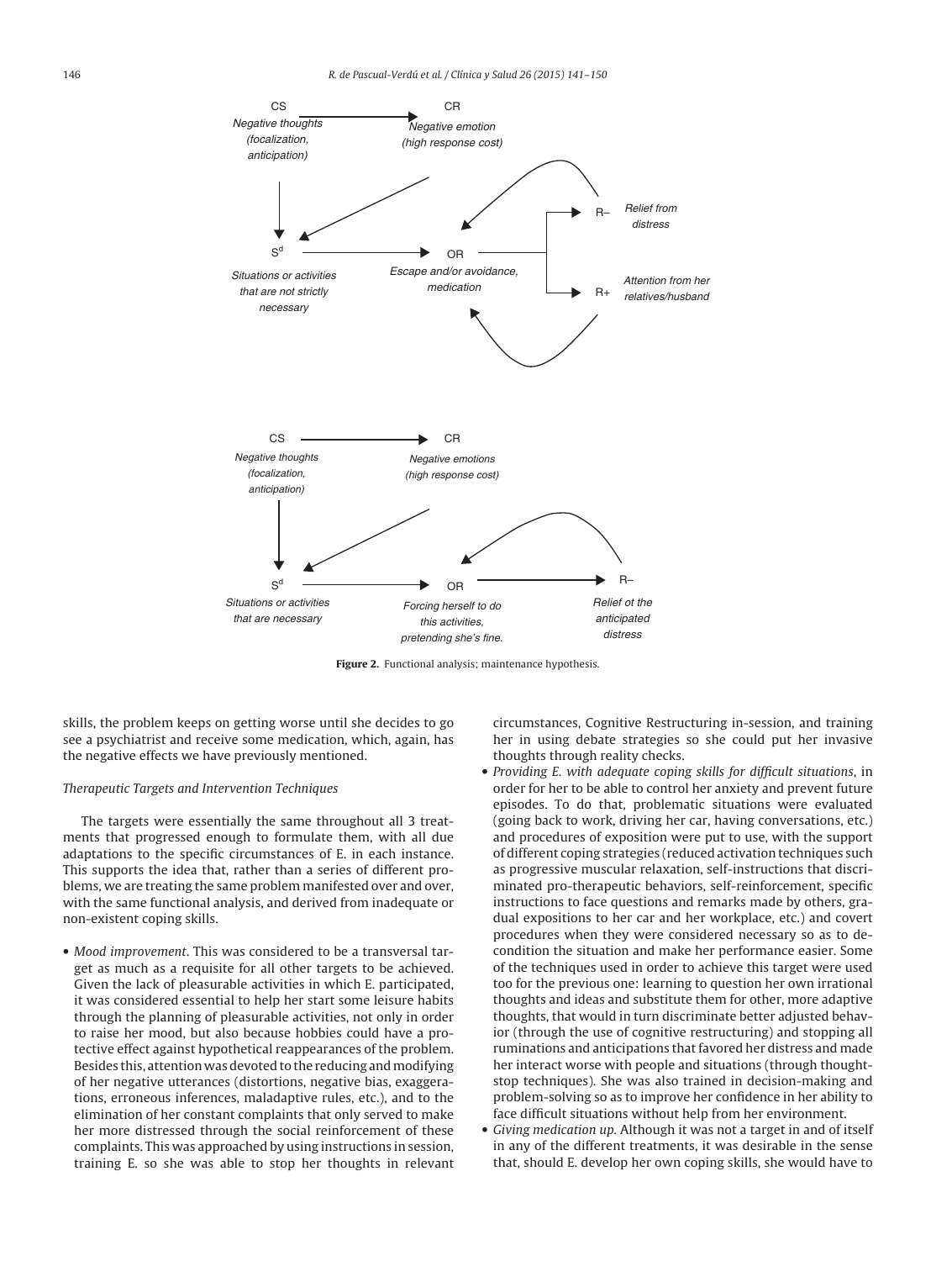use these skills as a first reaction to difficult situations, instead of medication, if the problem reappeared.

#### Treatment Phase

This phase begins with the explanation of the functional analysis and the treatment plan. E. is positively sure that her problem has been caused by her job, and the therapist makes a great effort for her to understand that, even though her job had precipitated her current situation, the problem goes beyond this and includes her general way to react to anxiety-inducing situations. As evidence for this, the therapist cites the reasons she gave for going to therapy in all previous instances, as well as the situations that she sees as complicated. Much like happened in the assessment phase, E. asks the therapist to e-mail her with the tasks she should perform, saying she has trouble remembering things. Throughout all the treatment, but especially at the beginning, she often says that she doesn't understand why this is happening to her. Initially, the therapist repeats the relevant part of her functional analysis to her, and even e-mails it to her. Later, when the treatment has progressed, he limits himself to stopping the dialogue and asking E. to make an effort and answer herself. The answers given by E. are more and more close to the truth as the treatment progresses.

Very often, E. complains when the therapist tells her about the tasks she must do. She alludes to the high cost or difficulty those tasks mean (even when they are quite simple), and takes a long time before actually starting to use strategies like thought-stopping or finding time to enjoy herself, a pattern of behavior that also took place in the previous treatments.

Since E. does not have any hobby or engage in any activity for the sole pleasure of it, including these in her life is very important: she devotes all her free time to cleaning, ironing, and other home chores, or (most often) she takes home part of her work and spends her evenings working at home. This means that, should anything go wrong or any problem present itself in her workplace, she spends all her day thinking about it and has no effective way to distract herself, hence aversively conditioning other places (like some parts of her home) and keeping her speech tightly tied around her problems in her workplace. This is the way the therapist often emphasizes how important it is for her to find hobbies she can enjoy daily, or activities that would distract her and help her enjoy life. She initially shows great opposition to this measure, saying it is "worthless" and "wouldn't help at all" because she "simply can't think of anything to do". The therapist, as a supporting measure, and having previously agreed with E. to do so, sends a co-therapist to her home between sessions 9 and 10 with instructions to help E. cook something new, something that the client had thought would be "fun". However, the experience proves to be very unpleasant for E., who says the co-therapist had "made her feel bad" because she (the co-therapist) "had done a lot of things in her lifetime" and E. had not. It is in this moment that E.'s opposition to the treatment reaches its highest point. She expresses both verbally and paraverbally a lack of confidence in the strategies that she is told to use, although she continues to express her confidence in the therapist and the process. The therapist answers this by specifying what would happen should E. leave the treatment, and highlighting the uselessness of trusting the therapist but not the strategies he proposes. E. reacts by crying, but this session proves to be a turning point in the treatment. From this moment on, E. starts following the therapist's instructions more frequently and, hence, she starts seeing results. Her verbalizations are more adaptive and changes can be seen even in the way she dresses, acts, and speaks more energetic and active.

In the 13th session, E. says she is going to have to go back to work, because her sick leave has ended. Here the therapist verbally anticipates the possible difficulties she would face coming back to her workplace, and instructs her to go visit it before, in order to be exposed to the stimular complex that evokes her anxiety and stat controlling it before having to go back to work. In the end, E.'s re-incorporation to her job is less problematic than was expected, aside from the logical tensions that are normal when coming back to her job after months of sick leave. The therapy starts focusing from that moment in the relationship between E. and her coworkers, and in trying to help E. work less time at home and finding hobbies for her.

The clinical targets are considered to be achieved in session 19. Sessions 20 to 24 are follow-up sessions.

#### Follow-up Phase

In this part of the treatment, the therapist focuses on trying for E. to generalize all she has learnt to other problems that may arise in the future. To do this, he allows E. to again complain in session – for about anything other than the first problems of which she complained when the therapy started –, steering her speech towards she herself finding possible ways to solve them, while verbally reinforcing any sign of generalization. Besides this, the therapist tries to evoke the emission of verbalizations by E. that adequately describe, in functional terms, the problems she might have.

In the 24th session, the case is considered to be in remission and the pharmacological therapy is starting to be interrupted.

#### Objective Signs of Change

Each and every clinical session with E. was recorded with a closed-circuit video recording system, after she gave her consent. All records were stored in compliance with the data protection laws.

Two randomly selected sessions from each of the three phases (assessment, treatment, follow-up) were studied. Some objective signs of change were selected:

- Percentage of the session in wich E. cries. E. cried frequently in the first sessions and got emotional easily throughout the treatment. Only the time she spent crying about her problems (and not about how happy she is with her husband, for example) was taken into account for this study.
- Compliance with instructions. Both her description of having followed the therapist's instructions and her verbally anticipating she was going to do it were taken into account, as were her description and/or anticipation of non-compliance.
- Negative descriptions of her problem. Utterances by E. that include complaints of an expression of despair or lack of confidence in her own ability to change or to experiment any improvement in the future.
- Functionally correct descriptions of her problem. This sign was chosen because E. often manifested she did not understand why this happened to her. We consider that it is of the utmost importance that she starts understanding and describing the functional mechanisms that govern her maladaptive behavior, since it would allow her to act in a more precise way and prevent the reoccurrence of her problems.

In each session, the occurrence of each of these signs was noted. In the case of crying, its duration was also registered (see Figure 3).

As can be seen in Figure 3, E. shows an objective improvement, according to the selected signs. Negative signs (non-compliance utterances and complaints about her problem) show a decreasing tendency, while positive markers (compliance utterances and correct functional descriptions) show an increasing tendency as the treatment progresses. This is coherent with what could be directly observed by interacting with the client and observing her speech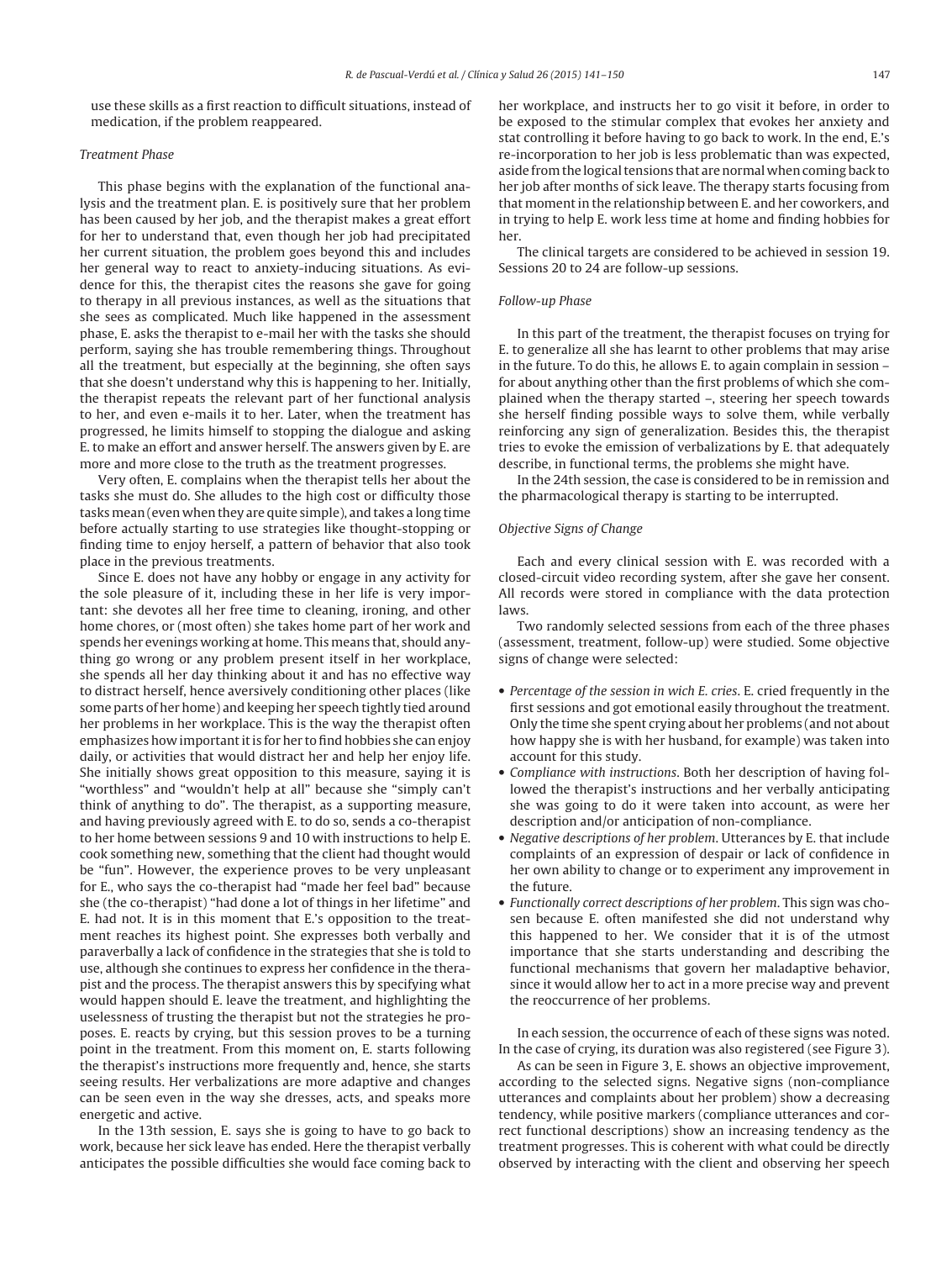

**Figure 3.** Objective signs of change.

and her prosody. We can say, then, that her problem is objectively in remission.

#### **Discussion**

Regarding E.'s improvement, it is obvious that it has happened, not only through the objective markers but, as was said before, through the interaction with her and the content of her utterances. Initially, E.'s behavior in session was, both verbally and para-verbally, that of a very depressed, despondent person: crying often, speaking in a hush, slumping in the chair, etc. Besides, she constantly alluded, with a great dose of drama and sorrow, how horrible she felt and how hard it was going to be for her to get better, since this had happened to her before. She verbalized a great mistrust in her own ability to feel good and a deep concern for the future that awaited her, should she prove unable to recover.

However, as soon as she started following the therapist's instructions, the content of her speech and the way she expressed started changing: the crying disappeared relatively soon, and even though her complaints were still uttered often, their content had changed from despair to a sort of indignation that proved to be way more productive and more useful in helping her change.

This progression, regarding E.'s original demands, was undoubtedly related to the techniques that were used in the treatment. However, the main concern of this paper is not to merely show E.'s improvements in terms of how her relevant behaviors were reduced or modified, but to reflect on what made E. commit to this treatment in a way in which she had not committed to the other three that were conducted by therapists from the same clinic with the same theoretical frame and the same way of working, each of whom designed their intervention plans in accordance with a very similar (if not identical) functional analysis, setting the same clinical targets and even using the same techniques and strategies. It would be rash, however, to give all credit for the client's improvement to the performance of the therapist; therefore, we have considered several hypotheses that could be possible explanations for the different degree of compliance and adherence between this last treatment and those that went before.

• Differences in the anxiogenic situation. The fact that the client has faced in different moments situations that have clear similarities that caused similar problems for her (anxiety responses) and evoked similar maladaptive verbalizations might constitute a learning history that allows E. to simply not be willing to let it happen again.

- Vital stage. In previous treatments, E. was in what could be called "transition stages" in her life (getting married and leaving her parents' home, taking care of new children in her job, etc.), but did not carry the weight that, in this treatment, her age has added: she is now thinking about having children. She does not want to have them as long as she is still "not well" and under medication, and she is overwhelmed and pressured by the idea that "she's going to be like this forever" (an erroneous idea, but one that has been created by both the psychiatrist and the family doctor that treated E.). This new factor, the notion that, should she have children, she has to start in the near future, might have had an impact and exerted a certain pressure that made E. commit to the treatment and put more effort into following the therapist's instructions.
- Previous treatments. Doubtlessly, the fact that in the three previous treatments the explanation of the problem was so very similar (if not the same) to the one proposed in this treatment might have been very important. Besides, the previous therapists had explicitly anticipated to E. what would happen if she abandoned the treatment or did not follow the instructions they gave her. This anticipations proved correct in time, which may have led E. into investing more effort in the treatment, thinking that, when they speak about functional chains, therapists tend to be right. All in all, E. has learned that if she attends a therapy but does not follow the therapist's instructions, she falls in the same problem again.

#### The Performance of Therapists

A central point of our argument for the importance of the therapeutic interaction in the adherence and behavior change in this case is the comparison between the performance of the three first therapists that treated E. (Therapists 2 and 3, since Therapist 1 only treated her for one session) and the last one (Therapist 4). This comparison has been made after watching all sessions from Treatment 4 and reading the clinical files of Treatments 2 and 3, and interviewing Therapists 2 and 3. We conclude the following: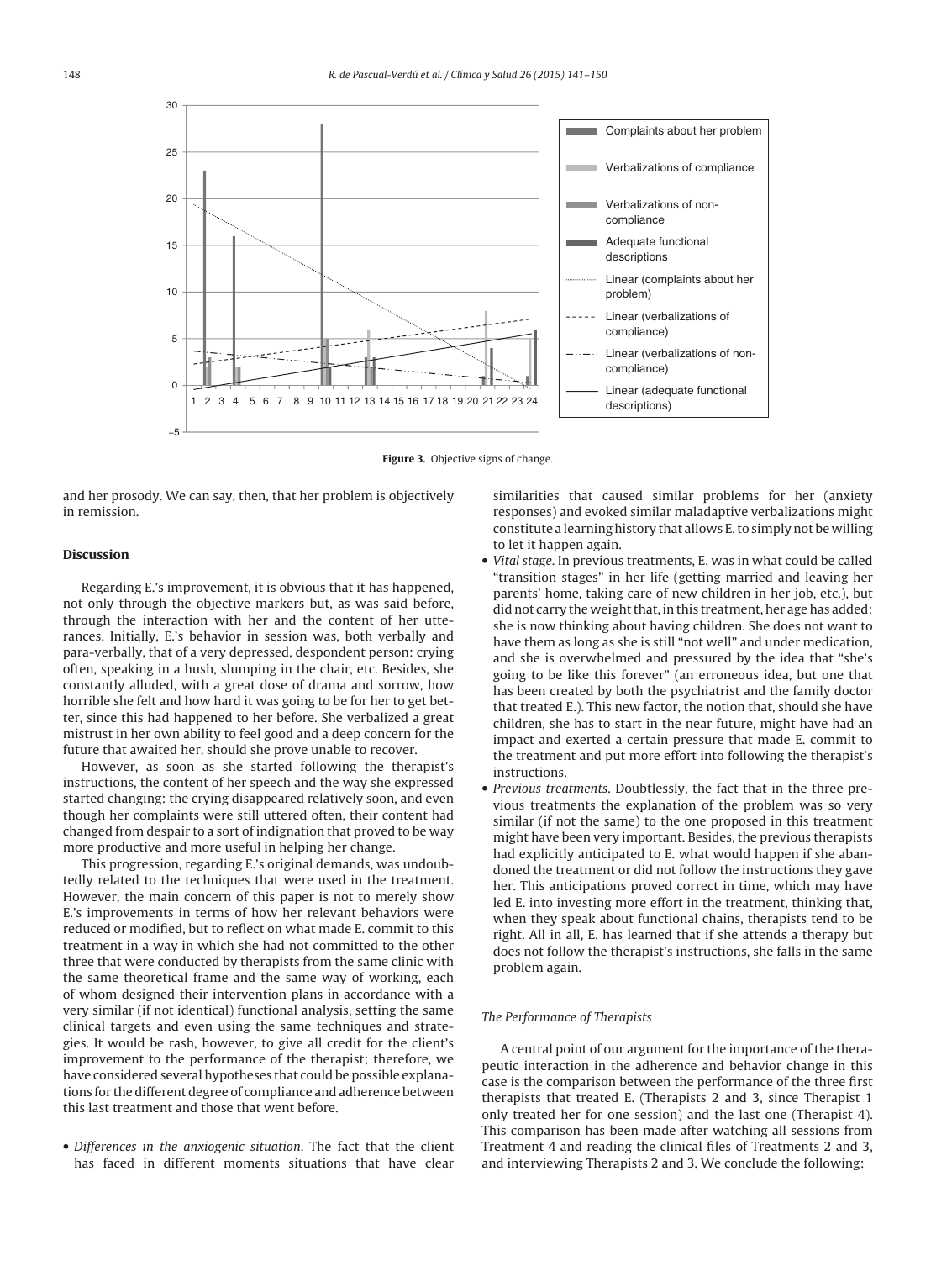Performance of Therapists 2 and 3. Both of these therapists have a very empathetic pattern, which may have led them to play the same role as the client's family and husband: calming her, resolving her doubts, generating positive expectations of improvement, etc. This may have contributed to the maintenance of her complaints and her unchanged behavior pattern. Very often, positive consequences of committing to the therapy are anticipated, but they don't cause the intended effect on the client. The aversive consequences of not committing to the treatment and just keep doing the same things are not anticipated as often. When E. complains, both therapists displayed empathy and understanding, and again try to focus on the positive effects of change, only very rarely choosing to extinguish the complaint itself or exposing the client to aversive stimuli. The strategies are frequently insisted upon, but punishment is seldom used. It is noteworthy that in both treatments the therapy was interrupted precisely in the moment in which, after the functional analysis was explained to E. and the clinical targets were set, concrete strategies were proposed and some effort was required. It is the moment in which the client was asked to work and start changing behaviors and verbalizations that were deeply rooted in her way of living. She started following some instructions, but got rapidly frustrated by the lack of fast progress and the inherent difficulties of changing habits. Again this made her complain and start doubting the efficacy of the techniques themselves, which could have meant that they became more costly for her to perform. The therapists might have been excessively permissive and not firm enough to correct this lack of commitment. In both cases, the treatment was interrupted by the client few sessions after the treatment phase began, without any target having been achieved. Despite this, some advances were made that were apparent in the subsequent treatments, such as changing her concept of "depression" or "anxiety" as diseases in the medical sense of the term, the importance of staying active despite sadness or trying to question her negative thoughts, etc. This may account for the fact that, despite there was an overall lack of changes, the client still gave a chance to psychological treatments, even in the same clinic.

Performance of Therapist 4. In spite of the logical similitude between Therapist 4 and Therapists 2 and 3, there are some differences in his way of interacting with E. that are worth discussing:

- Differential reinforcement of complaint throughout the treatment. Even though in normal circumstances the therapist would not reinforce complaints (except in the assessment phase or if he wanted to evaluate the progress), in this case and considering that one of the objectives of the treatment was to ensure that the client would commit to it, the therapist reinforced (with attention, questions that showed interest, etc.) E.'s complaints until the treatment had progressed quite a lot, with the intention of favoring her adherence. In this way, he wanted to prevent E. from feeling judged or uncomfortable in any way for expressing thing that, in her context, are always met with attention and affection. This reinforcement was, logically, slowly diminished in intensity and frequency and, from a given moment in the treatment, E. was asked to tell one good thing for each bad thing she told, which the therapist used to differentially reinforce positive verbalizations. This gradual change in intensity and frequency of the reinforcer might have made a difference.
- Interaction style. In purely paraverbal terms, Therapist 4's style is much more "reserved" than that of Therapists 2 and 3. This means he doesn't smile as often and makes a great effort to be emotionally neutral in his expression in the initial sessions of the treatment, in order for his smile to not lose its potential power as social reinforcer due to habituation.
- Normalization. E. is constantly describing herself as "weird" or somehow "inferior", which makes her suffer greatly. Therapist 4 makes great efforts to explain to her, time and again, that there

is nothing weird in her, that she functions just like everyone else and it was her circumstances that made it almost inevitable for her to face this situation. This has a calming effect in E., who also starts saying more frequently that what happened to her was a consequence of her circumstances, instead of her being "crazy" or "somehow wrong", as she said often in the beginning of the treatment. This redirecting of her attention to her context and how to interact with it has led her to follow the therapist's instructions more often, with the positive effects that were to be expected, as well as her interest in the therapy growing.

- Directiveness. A common factor to all behavior therapists is that they are, in theory, directive. Far from meaning they are rigid or somehow curt in their manners, this simply means they direct the client's behavior in an active way, reinforcing or punishing utterances attending to whether they are pro- or anti-therapeutic. In this case, besides, Therapist 4 made it a point of responding by issuing aversive verbalizations when the client engaged in antitherapeutic behavior, displaying as well severe facial expressions and prosody (for example, he did this when the client complained about the co-therapist, trying to make E. see that it wasn't the co-therapist that had made her feel bad, but her own descriptions of the situation). Being unequivocally aversive in certain circumstances favors the discriminative power of the therapist, and the differential and comparatively sparse use of appetitive utterances prevents the client from habituating to any verbal behavior the therapist might use. Besides, if we conceptualize the clinical process as a verbal shaping, this would be coherent with the results that show that this shaping is more effective if the therapist not only reinforces pro-therapeutic utterances, but also punishes anti-therapeutic verbalizations (Calero-Elvira, Froján-Parga, Ruiz-Sancho, & Alpanés-Freitag, 2013). ˜
- Anticipation of contingencies. Playing a fundamental role in the client's motivation for therapy, the anticipation of contingencies might be very relevant to the following of instructions and adherence to the treatment (de Pascual, 2015). The therapist intentionally emphasized the consequences (positive and negative) that E.'s behavior would have on her problem. This means that, when he explained or proposed a particular strategy or homework assignment for the client, the therapist frequently alluded to the apetitive effect it would have on her problem (for example, "if you practice relaxation often, you will control your anxiety more easily") and to the possible difficulties she might face (for example: "the first time you get into your car again you will not feel good but if you stay inside and follow my instructions, you will find you will start feeling better faster than you expect"). He also emphasized the long-term effects of the treatment ("if you keep it up, you'll see you are going to feel great very soon"). Quite relevantly, he also used the exact same sentences many times when describing the problem and the processes that explained it, with the (successful) intention of them becoming something the client would in time use. A good example could be "the only way for you to fall in this again, is for you to keep acting the same way", something the therapist said every time the client complained or expressed her doubts or fear of "falling in this" again. This uniform and repeated use made the client start saying this to herself and, most importantly, using it as an answer when people close to her asked her about how she thought she was going to be in the future. However, positive consequences were not the only ones that were anticipated; in the moments in which E. verbalized doubts about following instructions or even abandoning the treatment, the therapist explicitly anticipated what was most likely to happen. For example, when the client expressed her doubts about finding hobbies and alluding to a fear she had previously expressed, the therapist said: "it's up to you, you have two options: either you find things that you enjoy doing just for the sake of doing them and you invest time in them,